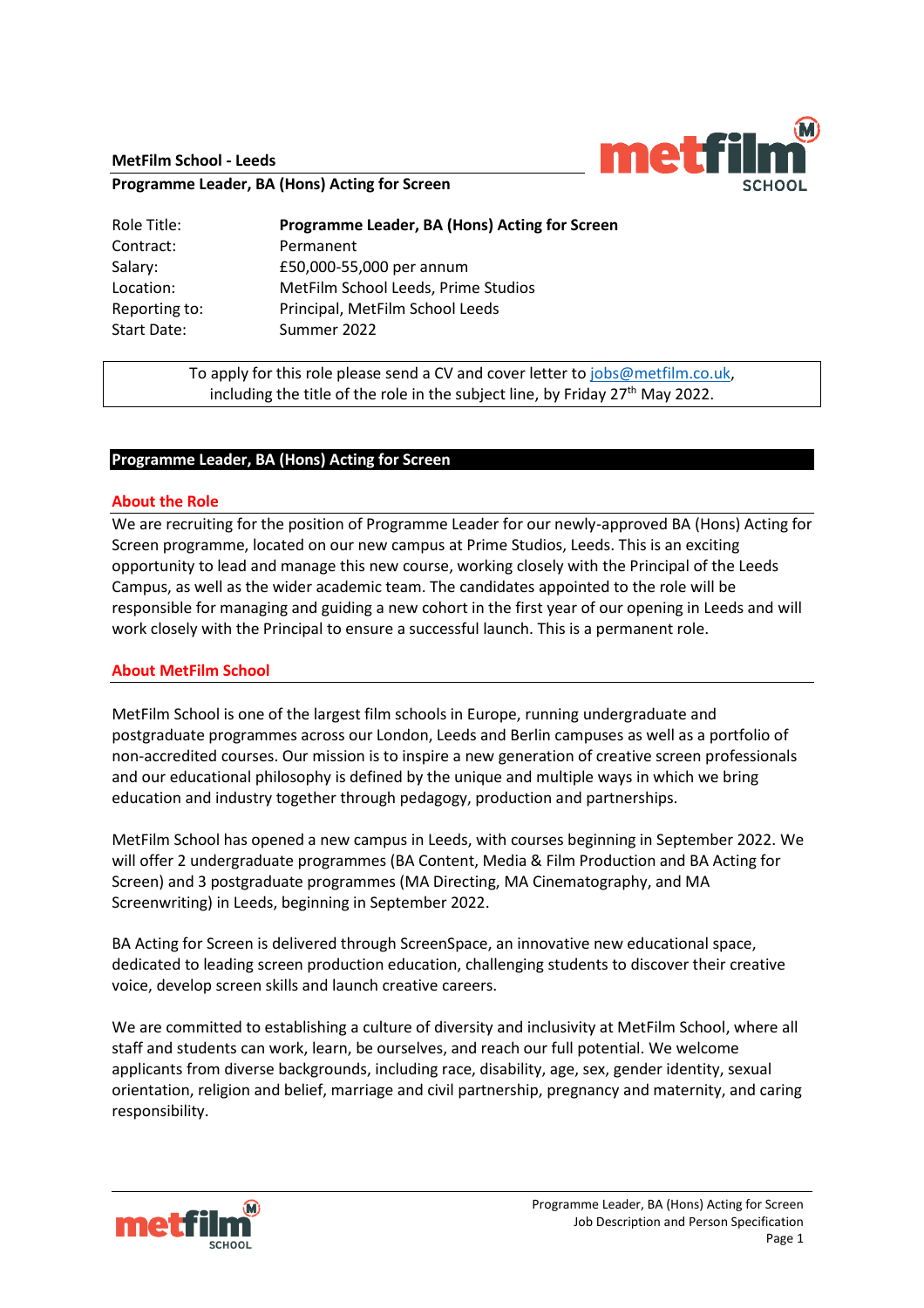MetFilm School is committed to safeguarding and promoting the welfare of children, young people and adults with care and support needs and expects all staff to share this commitment.

All posts are subject to Right to Work and Enhanced DBS checks.

# **Key Accountabilities**

- o to provide leadership of the programme, so as to ensure excellent student experience and academic success
- o to maintain academic standards and to ensure effective delivery, working with MetFilm School's systems and processes, and alongside the Principal
- $\circ$  to monitor the student experience using key indicators including student engagement, attainment and progression including analysis of relevant feedback and data, and to support students learning journeys
- $\circ$  to manage and coordinate a team of tutors helping to ensure they deliver against responsibilities
- o to ensure programme documentation is accurate and aligns with validated documentation
- o to ensure programme delivery and associated output is following best practice in relation to diversity, equality and inclusion
- o to manage the programme budget, working with the Principal
- o to deliver teaching, personal and academic tutorials and module leading
- $\circ$  to establish and enhance professional and industry relationships to support continual improvement of programme delivery
- $\circ$  to be a member of the relevant Programme Committee and representation at other Committees
- $\circ$  to be cognisant of academic frameworks as well as other external regulatory bodies
- $\circ$  to lead and manage any annual monitoring processes and any module or programme review modifications
- $\circ$  to be willing to undertake CPD / scholarly activity including any professional development and membership of HEA
- o To represent MetFilm School at events including Open Days, Celebration Screenings and managing text for website and course outlines where required

*You may also be required to carry out other duties in keeping with the nature of the post as directed by, and agreed with your line manager.* 

## **Knowledge and Qualifications**

## **Essential**

- o Undergraduate degree in a relevant discipline
- $\circ$  Postgraduate degree or equivalent industry experience in Performing Arts and Creative Industries
- o Experience of teaching at Higher Education level
- o Knowledge of both practical and theoretical aspects of Screen Acting, Performing Arts and the Creative Industries more widely
- o Knowledge of pedagogy, learning, teaching and assessment strategies appropriate to UG study
- o An active interest in current developments in teaching, learning and the student experience
- o Commitment to diversity, equality, inclusivity and safeguarding
- o Knowledge of the HE sector and the associated regulatory frameworks